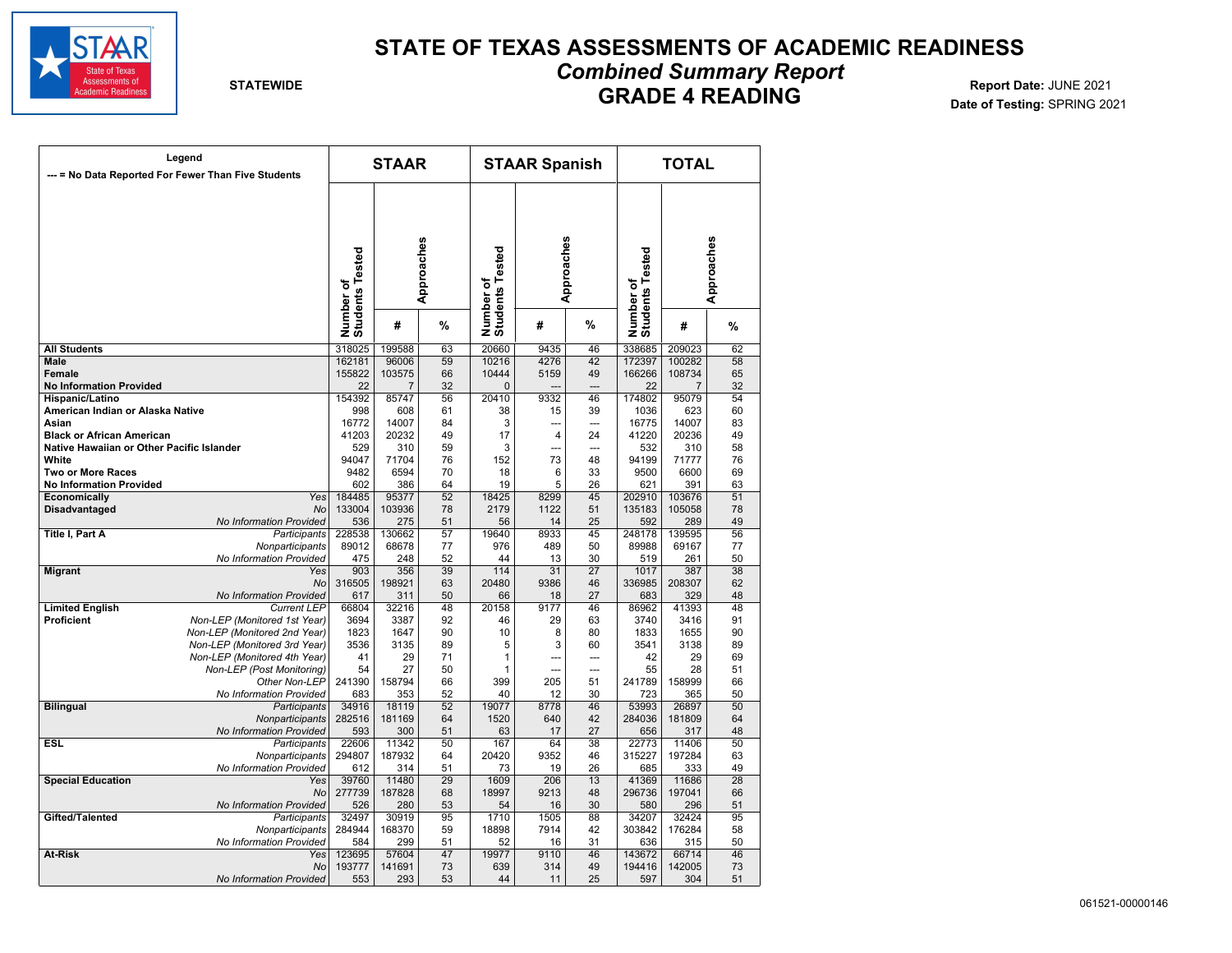

## **STATE OF TEXAS ASSESSMENTS OF ACADEMIC READINESS**

**Date of Testing:** SPRING 2021

## *Combined Summary Report*  **GRADE 4 MATHEMATICS Report Date: JUNE 2021**<br>102 Date of Testing: SPRING 20:

|                                                    | Legend<br>--- = No Data Reported For Fewer Than Five Students |                              | <b>STAAR</b>    |                 |                              | <b>STAAR Spanish</b>    |                 |                              | <b>TOTAL</b>    |                 |  |
|----------------------------------------------------|---------------------------------------------------------------|------------------------------|-----------------|-----------------|------------------------------|-------------------------|-----------------|------------------------------|-----------------|-----------------|--|
|                                                    |                                                               | Number of<br>Students Tested | Approaches      |                 | Number of<br>Students Tested | Approaches              |                 | Number of<br>Students Tested | Approaches      |                 |  |
|                                                    |                                                               |                              | #               | %               |                              | #                       | %               |                              | #               | %               |  |
| <b>All Students</b>                                |                                                               | 330460                       | 193282          | 58              | 8449                         | 2738                    | 32              | 338909                       | 196020          | 58              |  |
| <b>Male</b>                                        |                                                               | 168196                       | 102299          | 61              | 4240                         | 1431                    | 34              | 172436                       | 103730          | 60              |  |
| Female                                             |                                                               | 162244                       | 90977           | 56              | 4209                         | 1307                    | 31              | 166453                       | 92284           | 55              |  |
| <b>No Information Provided</b>                     |                                                               | 20                           | 6               | 30              | $\mathbf 0$                  |                         |                 | 20                           | 6               | 30              |  |
| Hispanic/Latino                                    |                                                               | 166771                       | 84124           | 50              | 8304                         | 2681                    | 32              | 175075                       | 86805           | 50              |  |
| American Indian or Alaska Native                   |                                                               | 1011                         | 585             | 58              | 24                           | 7                       | 29              | 1035                         | 592             | 57              |  |
| Asian                                              |                                                               | 16735                        | 14200           | 85              | $\Omega$                     | ---                     | ---             | 16735                        | 14200           | 85              |  |
| <b>Black or African American</b>                   |                                                               | 41298                        | 16438           | 40              | 15                           | 6                       | 40              | 41313                        | 16444           | 40              |  |
| Native Hawaiian or Other Pacific Islander<br>White |                                                               | 534<br>94047                 | 315             | 59<br>76        | $\overline{2}$               | ---<br>38               | ---<br>48       | 536<br>94127                 | 315             | 59              |  |
| <b>Two or More Races</b>                           |                                                               | 9469                         | 71037<br>6248   | 66              | 80<br>8                      | 3                       | 38              | 9477                         | 71075<br>6251   | 76<br>66        |  |
| <b>No Information Provided</b>                     |                                                               | 595                          | 335             | 56              | 16                           | 3                       | 19              | 611                          | 338             | 55              |  |
| Economically                                       | Yes                                                           | 196149                       | 91786           | 47              | 7129                         | 2217                    | 31              | 203278                       | 94003           | 46              |  |
| <b>Disadvantaged</b>                               | No                                                            | 133773                       | 101275          | 76              | 1272                         | 517                     | 41              | 135045                       | 101792          | 75              |  |
|                                                    | No Information Provided                                       | 538                          | 221             | 41              | 48                           | 4                       | 8               | 586                          | 225             | 38              |  |
| Title I, Part A                                    | Participants                                                  | 240810                       | 126325          | 52              | 7872                         | 2505                    | 32              | 248682                       | 128830          | 52              |  |
|                                                    | Nonparticipants                                               | 89176                        | 66755           | 75              | 540                          | 230                     | 43              | 89716                        | 66985           | 75              |  |
|                                                    | No Information Provided                                       | 474                          | 202             | 43              | 37                           | 3                       | 8               | 511                          | 205             | 40              |  |
| Migrant                                            | Yes                                                           | 978                          | 335             | 34              | 50                           | 7                       | 14              | 1028                         | 342             | 33              |  |
|                                                    | <b>No</b>                                                     | 328863                       | 192698          | 59              | 8342                         | 2727                    | 33              | 337205                       | 195425          | 58              |  |
|                                                    | No Information Provided                                       | 619                          | 249             | 40              | 57                           | $\overline{\mathbf{4}}$ | $\overline{7}$  | 676                          | 253             | 37              |  |
| <b>Limited English</b>                             | <b>Current LEP</b>                                            | 78995                        | 37122           | 47              | 8070                         | 2559                    | 32              | 87065                        | 39681           | 46              |  |
| Proficient                                         | Non-LEP (Monitored 1st Year)                                  | 3707                         | 3162            | 85              | 42                           | 23                      | 55              | 3749                         | 3185            | 85              |  |
|                                                    | Non-LEP (Monitored 2nd Year)                                  | 1828                         | 1458            | 80              | 1                            | $\overline{a}$          |                 | 1829                         | 1459            | 80              |  |
|                                                    | Non-LEP (Monitored 3rd Year)                                  | 3548                         | 2854            | 80              | 3                            | ---                     | ---             | 3551                         | 2856            | 80              |  |
|                                                    | Non-LEP (Monitored 4th Year)                                  | 41                           | 29              | 71              | $\mathbf{1}$                 | ---                     | ---             | 42                           | 29              | 69              |  |
|                                                    | Non-LEP (Post Monitoring)                                     | 52                           | 23              | 44              | 4                            |                         | ---             | 56                           | 26              | 46              |  |
|                                                    | Other Non-LEP<br>No Information Provided                      | 241607                       | 148343          | 61              | 292                          | 148                     | 51              | 241899                       | 148491          | 61              |  |
|                                                    |                                                               | 682                          | 291             | 43<br>49        | 36                           | $\overline{2}$<br>2540  | 6               | 718<br>54046                 | 293             | 41<br>47        |  |
| <b>Bilingual</b>                                   | Participants<br>Nonparticipants                               | 46414<br>283449              | 22680<br>170360 | 60              | 7632<br>764                  | 194                     | 33<br>25        | 284213                       | 25220<br>170554 | 60              |  |
|                                                    | No Information Provided                                       | 597                          | 242             | 41              | 53                           | 4                       | 8               | 650                          | 246             | 38              |  |
| ESL                                                | Participants                                                  | 22639                        | 11386           | 50              | 147                          | $\overline{37}$         | 25              | 22786                        | 11423           | 50              |  |
|                                                    | Nonparticipants                                               | 307204                       | 181638          | 59              | 8241                         | 2695                    | 33              | 315445                       | 184333          | 58              |  |
|                                                    | No Information Provided                                       | 617                          | 258             | 42              | 61                           | 6                       | 10              | 678                          | 264             | 39              |  |
| <b>Special Education</b>                           | Yes                                                           | 40807                        | 11537           | $\overline{28}$ | 629                          | $\overline{57}$         | $\overline{9}$  | 41436                        | 11594           | $\overline{28}$ |  |
|                                                    | <b>No</b>                                                     | 289126                       | 181517          | 63              | 7774                         | 2678                    | 34              | 296900                       | 184195          | 62              |  |
|                                                    | No Information Provided                                       | 527                          | 228             | 43              | 46                           | 3                       | $\overline{7}$  | 573                          | 231             | 40              |  |
| Gifted/Talented                                    | Participants                                                  | 33645                        | 31307           | 93              | 358                          | 287                     | 80              | 34003                        | 31594           | 93              |  |
|                                                    | Nonparticipants                                               | 296231                       | 161739          | 55              | 8045                         | 2447                    | 30              | 304276                       | 164186          | 54              |  |
|                                                    | No Information Provided                                       | 584                          | 236             | 40              | 46                           | 4                       | 9               | 630                          | 240             | 38              |  |
| At-Risk                                            | Yes                                                           | 135940                       | 59837           | 44              | 7992                         | 2554                    | $\overline{32}$ | 143932                       | 62391           | 43              |  |
|                                                    | <b>No</b>                                                     | 193969                       | 133208          | 69              | 419                          | 182                     | 43              | 194388                       | 133390          | 69              |  |
|                                                    | <b>No Information Provided</b>                                | 551                          | 237             | 43              | 38                           | $\overline{2}$          | 5               | 589                          | 239             | 41              |  |
|                                                    |                                                               |                              |                 |                 |                              |                         |                 |                              |                 |                 |  |